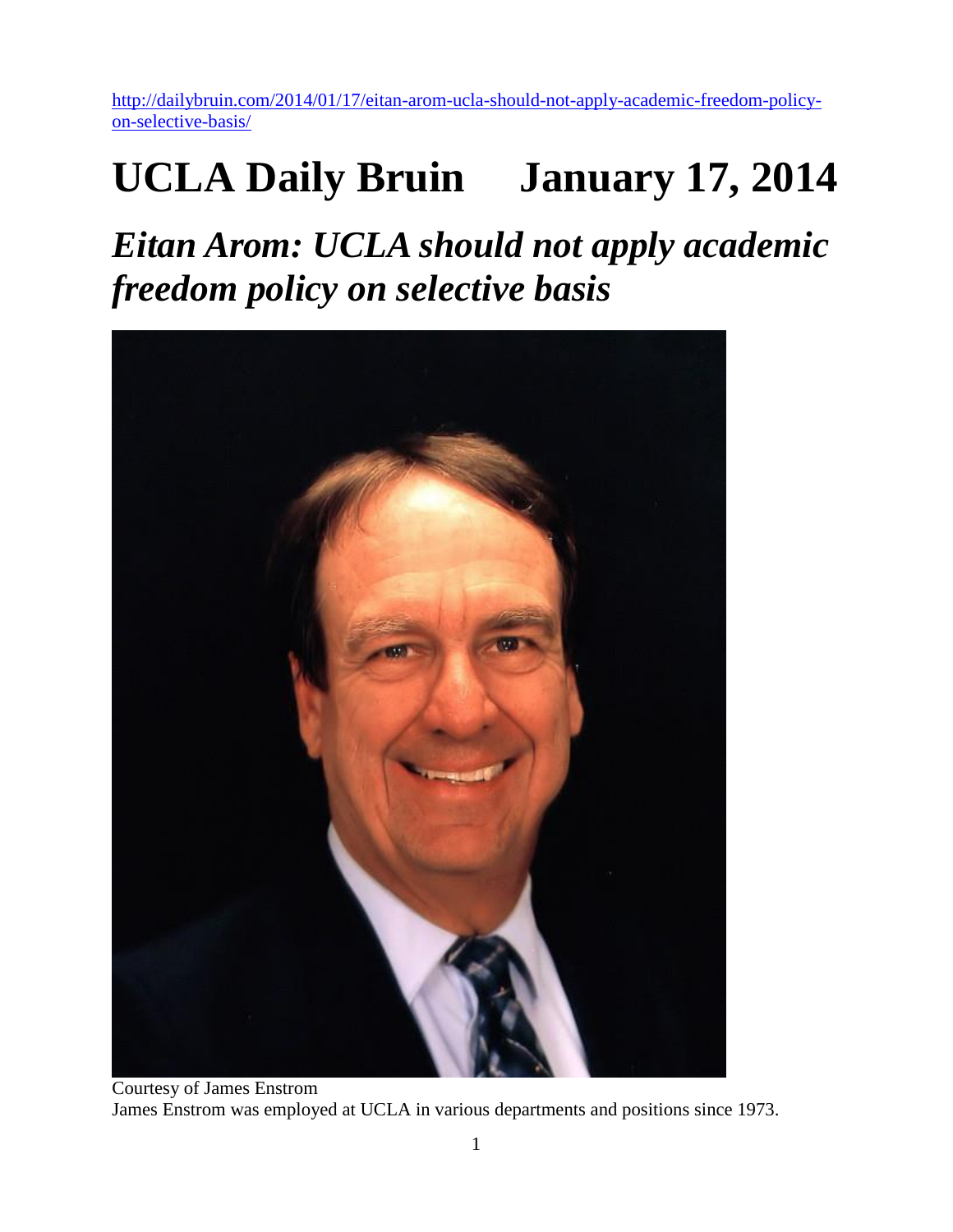## January 17, 2014 12:00 am



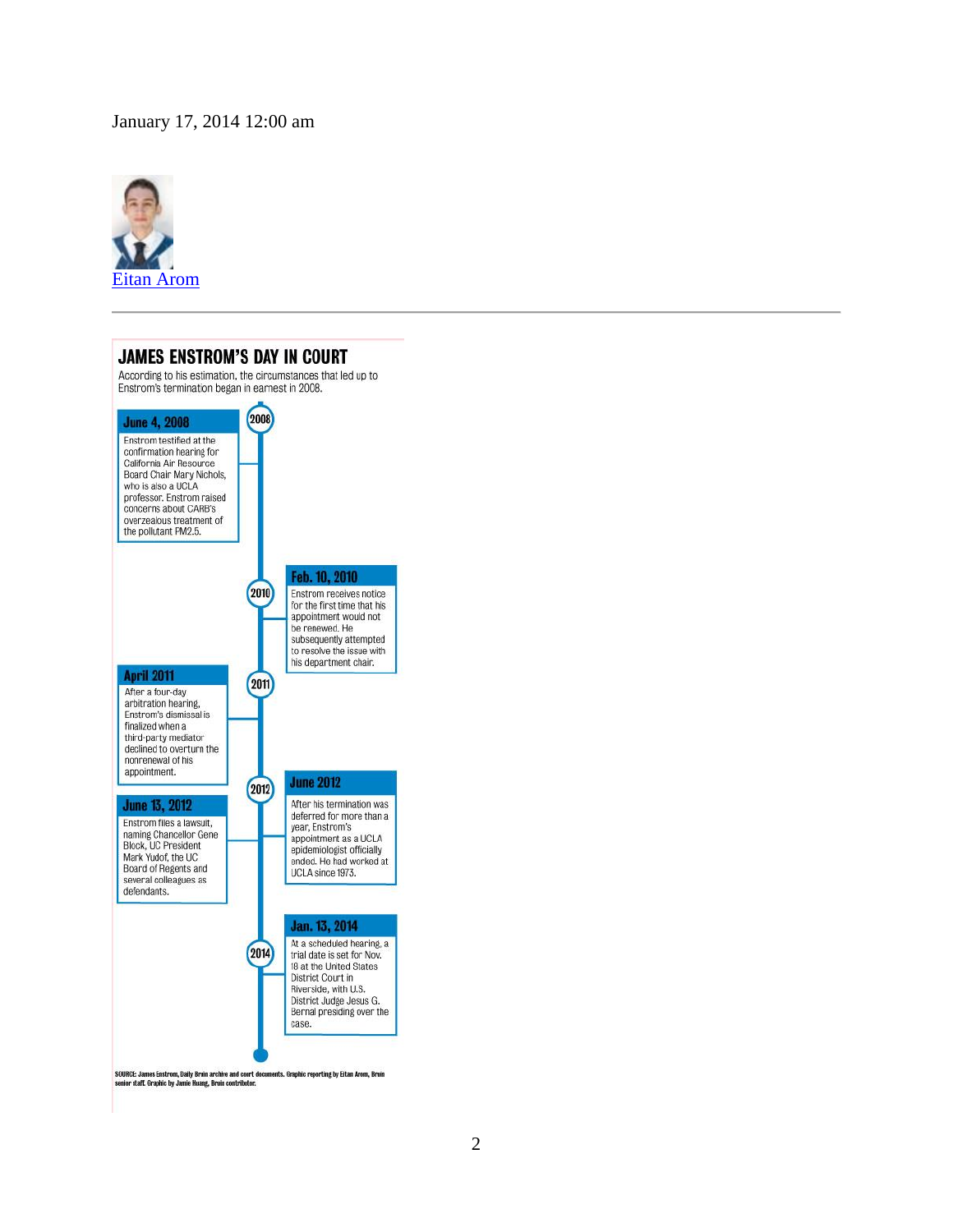James Enstrom has taken to carrying around a red folder full of documents.

The former UCLA researcher has spent much of the last two years building a case against the people he believes forced him out of his position because of his scientific opinions.

The saga that began with his termination from the Environmental Health Sciences department – and has its roots well before that – has entangled his colleagues, a state agency, the California trucking lobby and an international conservative legal organization.

Now, the [lawsuit](http://thefire.org/public/pdfs/41bead8455fb5b5a0f7415a3b970a8a0.pdf?direct) he is bringing against the University of California Board of Regents and some members of his department has an end in sight: On Monday, a Riverside court [set a date](http://dailybruin.com/2014/01/14/trial-date-set-for-former-researcher-james-enstroms-lawsuit/) for his trial before the end of the year.

Based on the school's own policies, Enstrom deserves a closer look from UCLA's top brass.

Last week, Chancellor Gene Block sent an email to faculty members pointing to a [policy paper](https://www.apo.ucla.edu/resources/academic-freedom) that defends the right of faculty to work on politically controversial topics "without fear of retribution, threats or interference." The [email,](http://dailybruin.com/2014/01/11/chancellor-block-releases-statement-on-records-requests/) Block wrote, was a response to the "chilling" effect" of public records requests that have sought to obtain professors' emails.

If Enstrom's allegations are correct – and they are certainly plausible enough for Block to take note – then his firing was very close to the substance of Block's message. It seems as though Enstrom's was a case of retribution, threats and interference that ultimately led to his dismissal.

Enstrom claims his termination was the result of an attempt by administrators to hinder his work as a researcher whose scientific opinions were less than popular in his department. That's a claim UCLA adamantly disputes. A university [statement f](http://newsroom.ucla.edu/portal/ucla/ucla-statement-regarding-environmental-235208.aspx)rom June 2012 said his "political and scientific views and outside activities were not considered" when department administrators chose not to renew his appointment, which required yearly renewal.

But Enstrom and his lawyer, a senior counselor from the [American Center for Law and Justice,](http://aclj.org/) a politically conservative organization, present a compelling enough argument to merit more than just a flat denial.

Since 2008, Enstrom has butted heads with members of his department over the health effects of particulate matter found in diesel exhaust – a class of particles called PM2.5 that are released from diesel trucks and then breathed in by commuters zipping up and down California's highways.

Many of Enstrom's colleagues are of the opinion that these emissions are harmful to human health and have [testifieda](http://www.arb.ca.gov/lists/truckbus08/426-public-health-letter--truck-and-bus-rule-dec-2008.pdf)s much before the California Air Resources Board.

But Enstrom disagrees. For him, the research suggests that PM2.5 has no harmful effects. In particular, [a 2005 study](http://www.arb.ca.gov/planning/gmerp/dec1plan/gmerp_comments/enstrom.pdf) authored by Enstrom looked at a group of almost 50,000 elderly Californians, and his findings "do not support a current relationship between fine particulate pollution and total mortality."